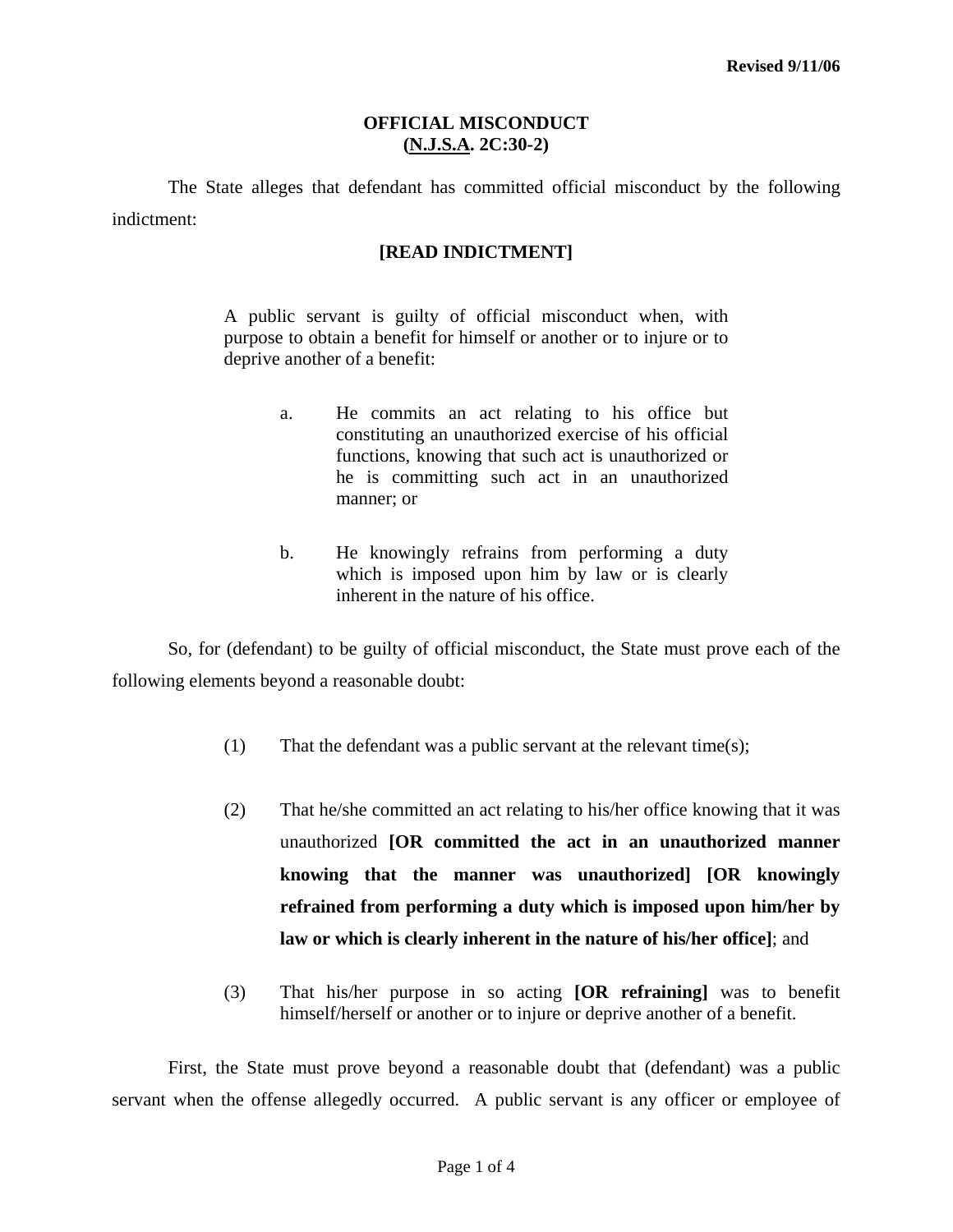$\overline{\phantom{a}}$ 

government, including any branch, subdivision, or agency of this State or any locality within it.<sup>[1](#page-0-0)</sup>

 Second, the State must prove beyond a reasonable doubt that (defendant) committed an act relating to his/her office **[OR committed the act in an unauthorized manner] [OR refrained from performing an act required to be performed as part of his/her office]**. The "act" in question must relate to the public servant's office. The commission of the act **[OR the refraining from performing the act]** must constitute an unauthorized exercise of his/her official functions.<sup>[2](#page-1-0)</sup> The public servant must know that the act **[OR refraining from performing the act]** was unauthorized or that the act **[OR refraining]** was done in an unauthorized manner. For an act to be related to a public servant's office it must be connected to his/her official duties. An act is not connected to a public servant's official duties merely because a public servant performs the act.

 An act is "unauthorized" if it is committed in breach of some prescribed duty of the public servant's office. This duty must be official and non-discretionary, imposed upon the public servant by law (such as statute, municipal charter or ordinance) or clearly inherent in the nature of his/her office. The duty to act must be so clear that the public servant is on notice as to the standards that he/she must meet. In other words, the failure to act must be more than a failure to exhibit good judgment. In addition, the State must prove that (defendant) knew of the existence of his/her non-discretionary duty to act prior to the incident in question.<sup>[3](#page-1-1)</sup> Not every unauthorized act committed by a public servant rises to the level of official misconduct; an unauthorized act amounts to official misconduct only if the public servant knew at the time that his/her conduct was unauthorized and unlawful.

As to (defendant's) alleged conduct, the State must prove that there was a clear duty

See N.J.S.A. 2C:27-1. Definitions. In Chapters 27 through 30, unless a different meaning plainly is required: b."Government" includes any branch, subdivision or agency of the government of the State or any locality within it; g. "Public servant" means any officer or employee of government, including legislators and judges, and any person participating as juror, advisor, consultant or otherwise, in performing a governmental function, but the term does not include witnesses.

<span id="page-1-0"></span><sup>2</sup> An "act" may be unauthorized because it is declared to be such by statute, ordinance, rule, regulation or otherwise.

<span id="page-1-2"></span><span id="page-1-1"></span><sup>3</sup> The New Jersey Penal Code - Volume II: Commentary (2C:30-2). Subsection b, the "omission to act" element refers to a public servant who consciously refrains from performing an official non-discretionary duty, which duty is imposed upon him by law or which is clearly inherent in the nature of his office. In addition, the public servant must know of the existence of such non-discretionary duty to act. Thus, such duty must be either one that is imposed by law, or one that is unmistakably inherent in the nature of the public servant's office, i.e., the duty to act is so clear that the public servant is on notice as to the standards that he must meet. In other words, the failure to act must be more than mere breach of good judgment. Absent a duty to act, there can be no conviction.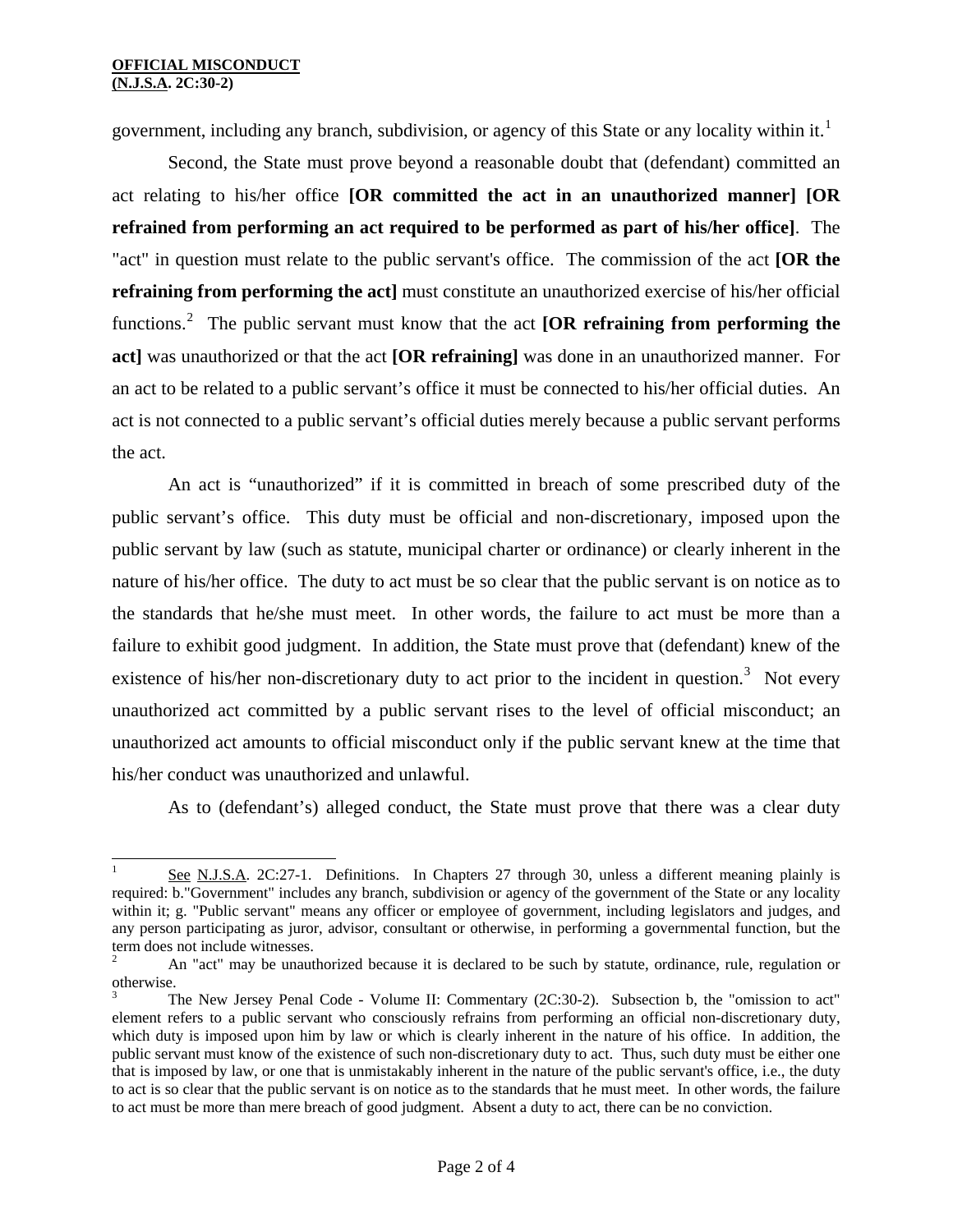imposed on (defendant) to act **[OR to refrain]** as alleged. That is to say, there must have been a body of knowledge, such as applicable law, by which (defendant) could regulate and determine the legality of his/her conduct. One cannot be convicted of official misconduct if the official duties imposed are themselves unclear. So, if you conclude beyond a reasonable doubt that (defendant) was required to act **[OR to refrain]** by statute, rule, or regulation, and he/she failed to do so, this element will be satisfied.

# **[SELECT APPROPRIATE ALTERNATIVE]**

 The act(s) **[OR refraining]** in question need not be criminal in nature. Proof of a criminal act is not required to find (defendant) guilty of this offense.<sup>[4](#page-1-2)</sup>

# **OR**

As you know, (defendant) is charged with other criminal offenses. The State alleges that these other offenses constitute the basis for the charge of official misconduct. You must consider each charge separately, based on the evidence produced in support of that charge. The defendant may be found guilty of official misconduct, even where he/she is acquitted of the underlying criminal charge, if the State has proven his/her guilt of official misconduct beyond a reasonable doubt.

 A person acts knowingly as to the nature of his/her conduct or the attendant circumstances if he/she is aware that his conduct is of that nature, or that such circumstances exist, or he/she is aware of a high probability of their existence. One acts knowingly as to a result of his/her conduct if he/she is aware that it is practically certain that his/her conduct will cause such a result. One acts knowingly if one acts with knowledge, if one acts consciously, if one comprehends his/her acts.

 A state of mind is rarely susceptible of direct proof, but must ordinarily be inferred from the facts. Therefore, it is not necessary that the State produce witnesses to testify that an accused said that he/she had a certain state of mind when he/she engaged in a particular act. It is within your power to find that such proof has been furnished beyond a reasonable doubt by inference which may arise from the nature of his/her acts and his/her conduct, and from all he/she said and did at the particular time and place, and from all the surrounding circumstances.

 Third, the State must prove beyond a reasonable doubt that the act **[OR refraining]** in question was done purposely to benefit either (defendant) or another, or to harm, injure or

 $\frac{1}{4}$ 

State v. Parker, 124 N.J. 628 (1991), cert. denied, 509 U.S. 939 (1992).